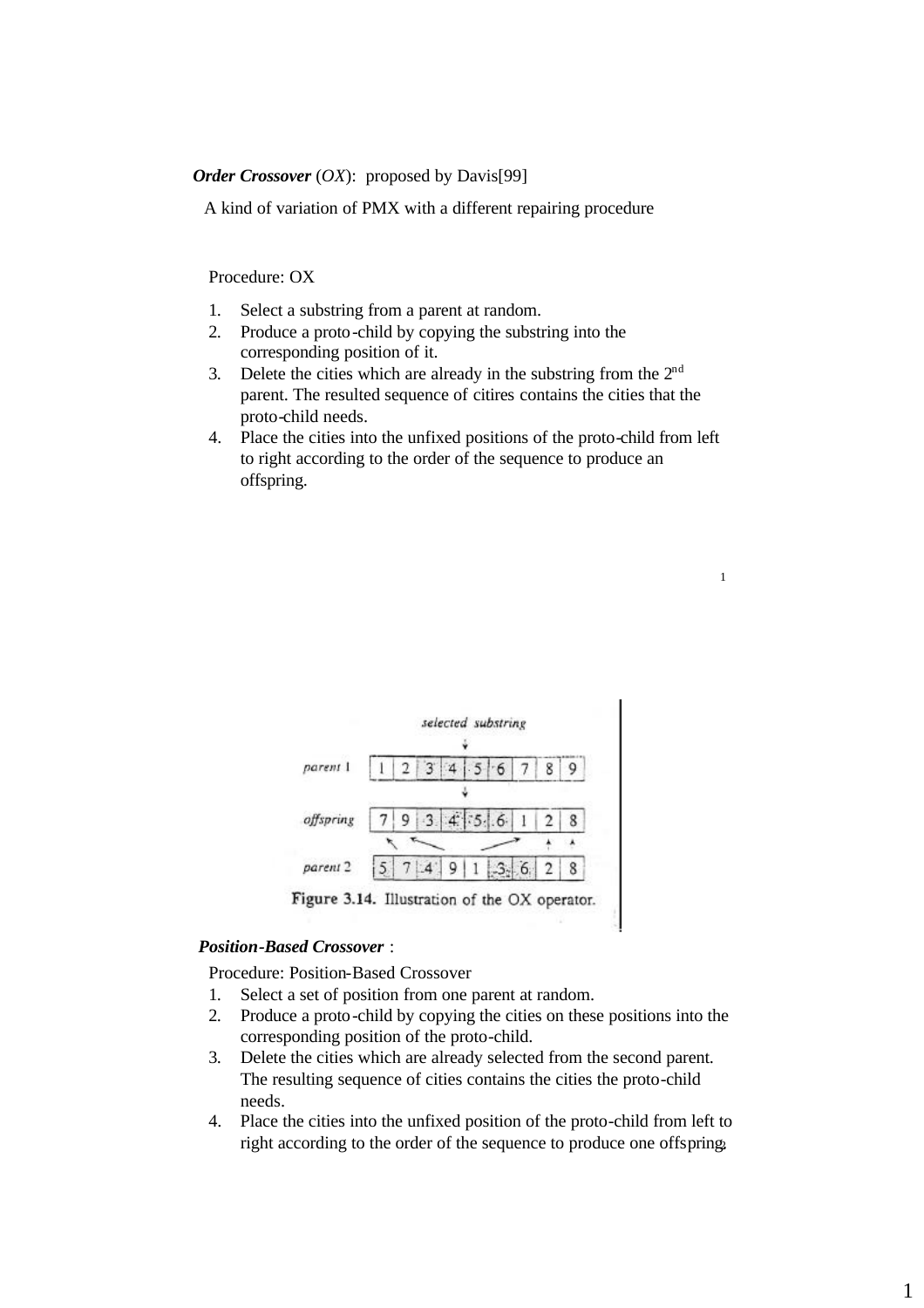

Figure 3.15. Illustration of the position-based crossover operator.

## *Order-Based Crossover* :



Figure 3.16. Illustration of the order-based crossover operator.

3

4

#### *CX Crossover* :

Procedure: CX.

- 1. Find the cycle which is defined the corresponding positions of cities between parents.
- 2. Copy the cities in the cycle to a child with the corresponding positions of one parent.
- 3. Determine the remaining cities from the child by deleting those cities which are already in the cycle from the other parent.
- 4. Fulfill the child with the remaining cities.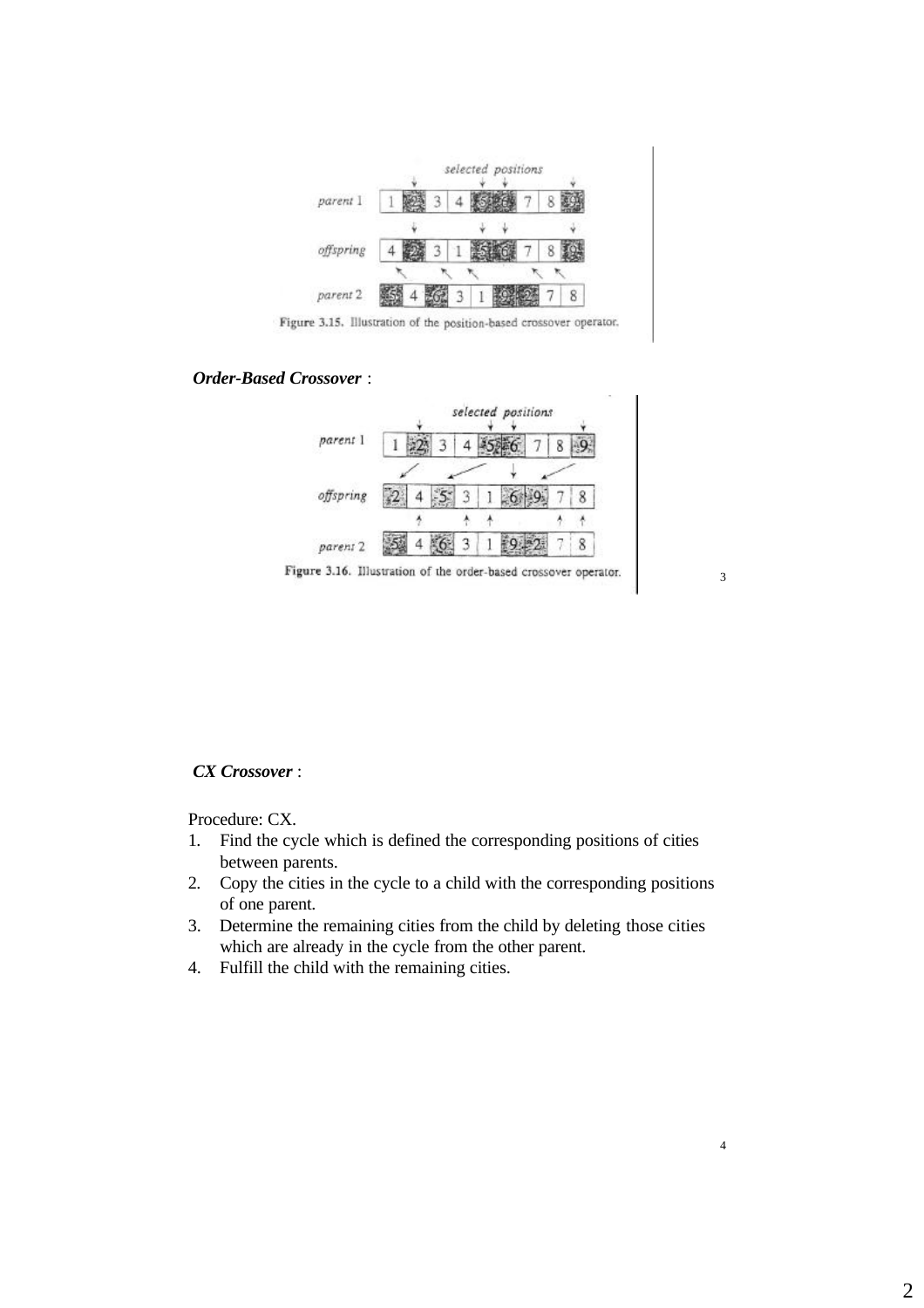

*Subtour Exchange Crossover* :



Figure 3.18. Illustration of the subtour exchange crossover operator.

# *Heuristic Crossover* :

Procedure: Heuristic Crossover.

- 1. For a pair of parents, pick a random city for the start.
- 2. Choose the shortest edge (that is represented in the parents) leading from the current city which does not lead to a cycle. If two edges lead to a cycle, choose a random city that continues the tour.
- 3. If the tour is completed, stop; otherwise go to step 2.

5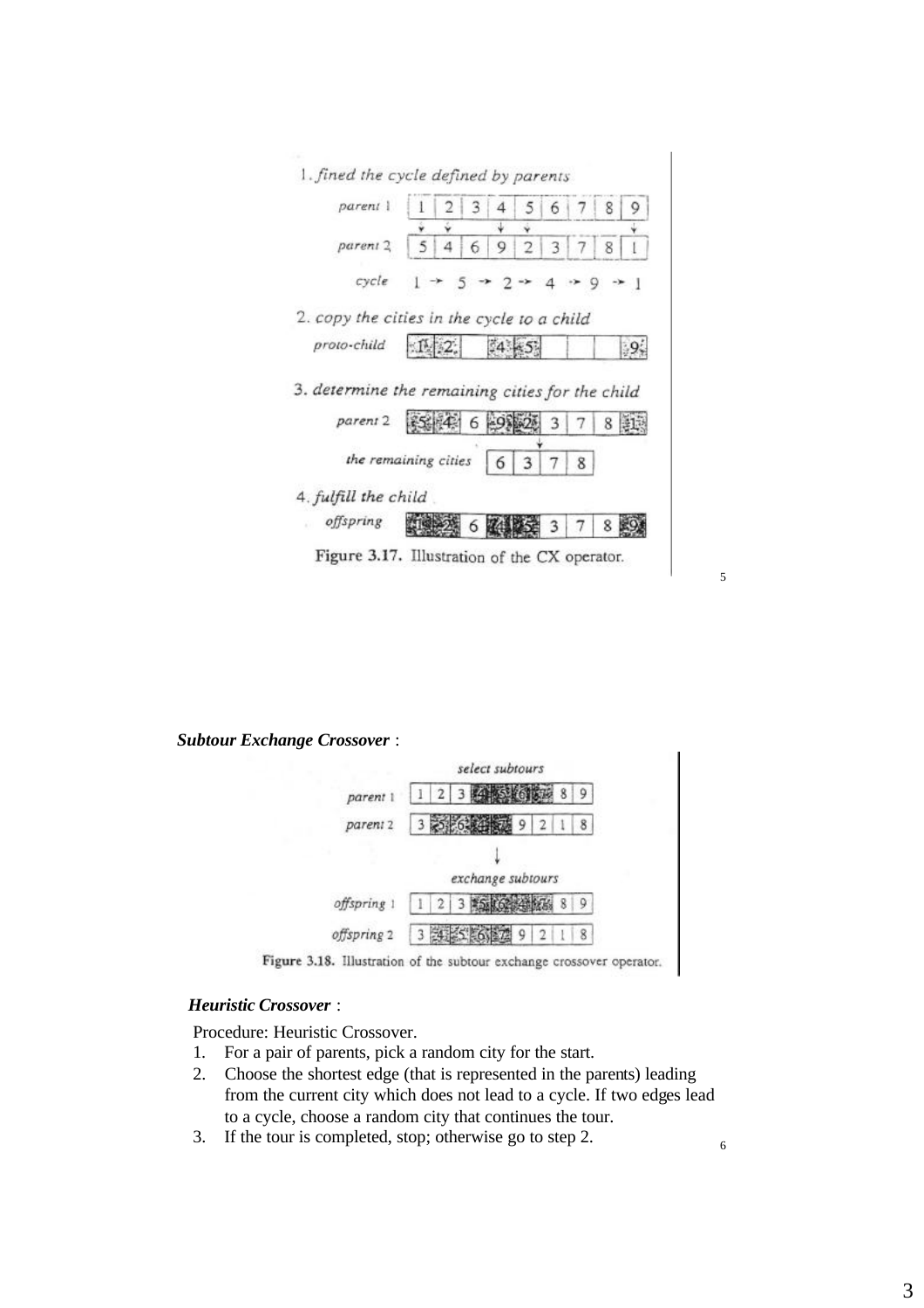



# **Mutation Operators:**

*Inversion Mutation* :



*Insertion Mutation* :



8

7